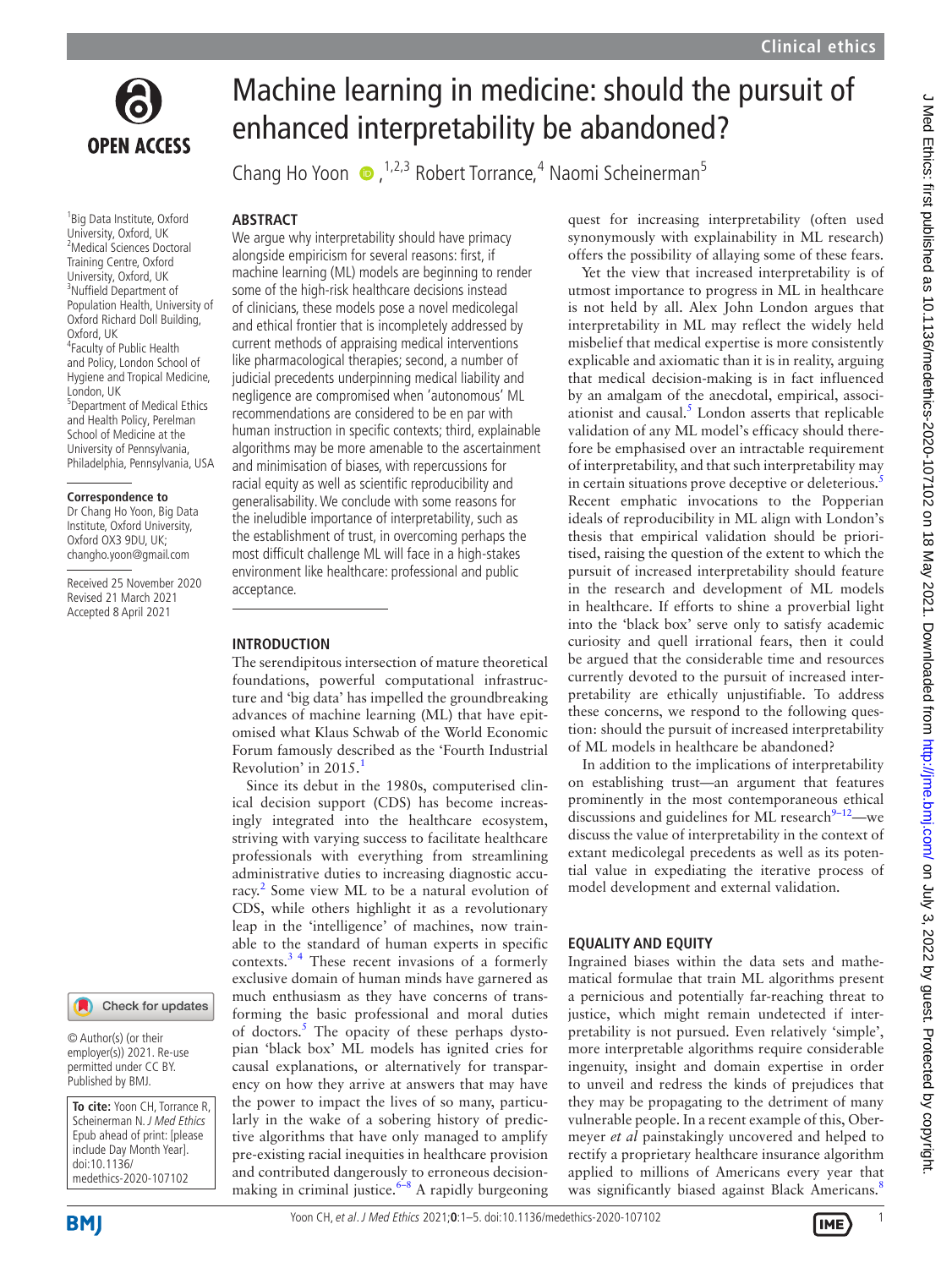Although they were able to circumnavigate the opacity of the algorithm with large, granular data sets and a jolt of creativity, their inquiry would have been appreciably easier with a window into the algorithm's lines of reasoning.

Biases stacked against the under-represented and more vulnerable populations have become especially topical as healthcare systems and practitioners buckling under the unparalleled onus of the COVID-19 pandemic look towards technological solutions, including those with an ML/artificial intelligence (AI) backend, to assist them. As much as these models are in critical need to assuage the pressures of COVID-19, a recent systematic review of 145 prediction models for COVID-19 suggested that the majority of these models were too vulnerable to bias for clin-ical utilisation and fundamentally lacked model transparency.<sup>[13](#page-3-7)</sup>

With respect to associationist analytical modalities like ML models, some have argued that an awareness of the limitations of what one may deduce from any given data set is more important than the need for model interpretability per se.<sup>5 14</sup> While such a philosophy would discourage the mistaken conflation of correlation with causal inference, for example, some intrinsic shortcomings of the data sets may remain latent until post hoc reflection, a vital phase of education, whether in human or machine. In a series of experiments exploring the utility of algorithms to explain other ML models, Tulio Ribeiro *et al* reference a classic anecdote of specious learning, where a model that can perfectly segregate images of huskies from wolves may be trusted to continue doing so until the 'black box' is revealed to be merely seeking the presence of snow in the background to 'correctly' classify a wolf.<sup>[15](#page-3-8)</sup> In other words, the standard metrics of gauging performance (such as classification accuracy and positive predictive value) would have served only to cloak the ill logic of the model with a flattering veil. By seeing using the machine's 'eyes' via a human-interpretable lens, the corrigible biases of the data set came to light; with empirical validation alone, on the other hand, they may have not.

Drawing parallels from the way we as humans find it more difficult, if not impossible, to learn from a 'wicked' learning environment—where informational mismatches and 'black boxes' are rife—achieving interpretability in ML models is likely to assist substantially in discerning and correcting for the very injustices and biases that these models are otherwise quite capable of 'unintelligently' enforcing[.16](#page-3-9)

## **REPRODUCING INTERPRETABILITY AND ACCURACY**

In conjunction with the problematic biases of data sets and their algorithmically distilled abstractions, ML research has been reeling in the wake of another bias: a reproducibility crisis fanned by publication bias, similar to that seen in other branches of science[.17](#page-3-10) The usual suspects are manifest here—incomplete methodology, protection of intellectual property, inter alia—compounded by more domain-specific challenges from ML's dependence on a colossal array of 'experiential' variables, including the exact data set for training, the hyperparameters 'tuned' to optimise performance and the fundamental stochasticity of learning.<sup>1</sup>

The outcomes of healthcare ML models that are most frequently communicated are measures of predictive performance, for example, diagnostic accuracy, sensitivity and specificity. The aforementioned instance of misplaced 'logic' in distinguishing wolves from huskies is a fable of relevance here too: two ML models may be just as precise as one another, but the 'rationale' of one model may be entirely ungeneralisable (using snow in the backdrop as the sole determinant of wolves would

prohibit the model from sighting them in any other context). Some have argued that these discrepancies may not matter as long as more clinically meaningful outcome measures, such as mortality and morbidity, have been robustly and reproducibly assessed. However, with the aid of error auditing through interpretability methods, in silico research and development cycles can avail themselves of far superior efficiencies in cost and progress than their counterparts in, for instance, the pharmaceutical industry; this argument in support of interpretability may equally apply to the inherent inefficiencies observed with recent, siloed developments of COVID-19 diagnostic and prognostic models.<sup>[13](#page-3-7)</sup>

Error auditing does not simply serve the purpose of correcting underperforming, biased and/or ungeneralisable models, but it could also help engender trust in the use of ML in healthcare (see the Clinical adoption section). It is widely believed that ethical governance is key, although insufficient by itself, to building trust in AI, championing 'aircraft flight data recorder'-type post hoc analyses to shed light on contributors to adverse events involving the use of AI. $9-12$  18

While error auditing should not replace rigorous preclinical development phases that can unequivocally overcome some of the reproducibility concerns outlined above, it can be argued that error auditing has an important, complementary role to play in promoting the safe application of ML in healthcare, aided by enhancing interpretability.

One of the reverberating arguments for prioritising empirical validation over interpretability is the commonly held belief that interpretability is a counterpoise to predictive performance. In the field of genomics, for example, within a few years of Libbrecht and Noble's influential overview of genetic ML approaches, which echoed the *zeitgeist* of interpretability at the expense of performance, significant strides have been made in ameliorating interpretability along with predictive power.<sup>19</sup><sup>20</sup> Furthermore, as the complexity of ML models has increased, the cross-disciplinary integration of other computer science fields, like visual analytics, is starting to beget more humaninterpretable visualisations of what these models are 'learning'. Continuing along the genomic theme, the interpretability of ML models has benefited from ideas jumping across disciplinary boundaries: Koo and Ploenzke improved the interpretability of a genomic ML model by exploiting a method frequently used to separate true signal from background noise in digital microscopy.[21](#page-3-12) This sort of work lends weight to the importance of cultivating more collaboration between ML researchers and experts in related computer science fields to ultimately spawn more visually understandable representations of what ML models are 'learning', particularly (again) when applied to a medical realm that holds such deep significance to individuals and groups as genomics. $^{22}$ 

## **ACCOUNTABILITY AND THE LAW**

As ML-driven healthcare applications become more sophisticated, they can be increasingly considered to be an extension of the routine cognitive processes of live physicians. The most advanced ML healthcare applications today are able to stand in for doctors with marginal human oversight, as exemplified by the diagnostic accuracy of an offline AI smartphone app in screening for diabetic retinopathy.<sup>[23](#page-3-14)</sup> By providing ophthalmological 'expertise' in regions underserved by existing healthcare infrastructures, these computer programs are acting *en lieu* of their human counterparts. In this sense, ML in healthcare stands distinct from more conventional 'interventions' assessed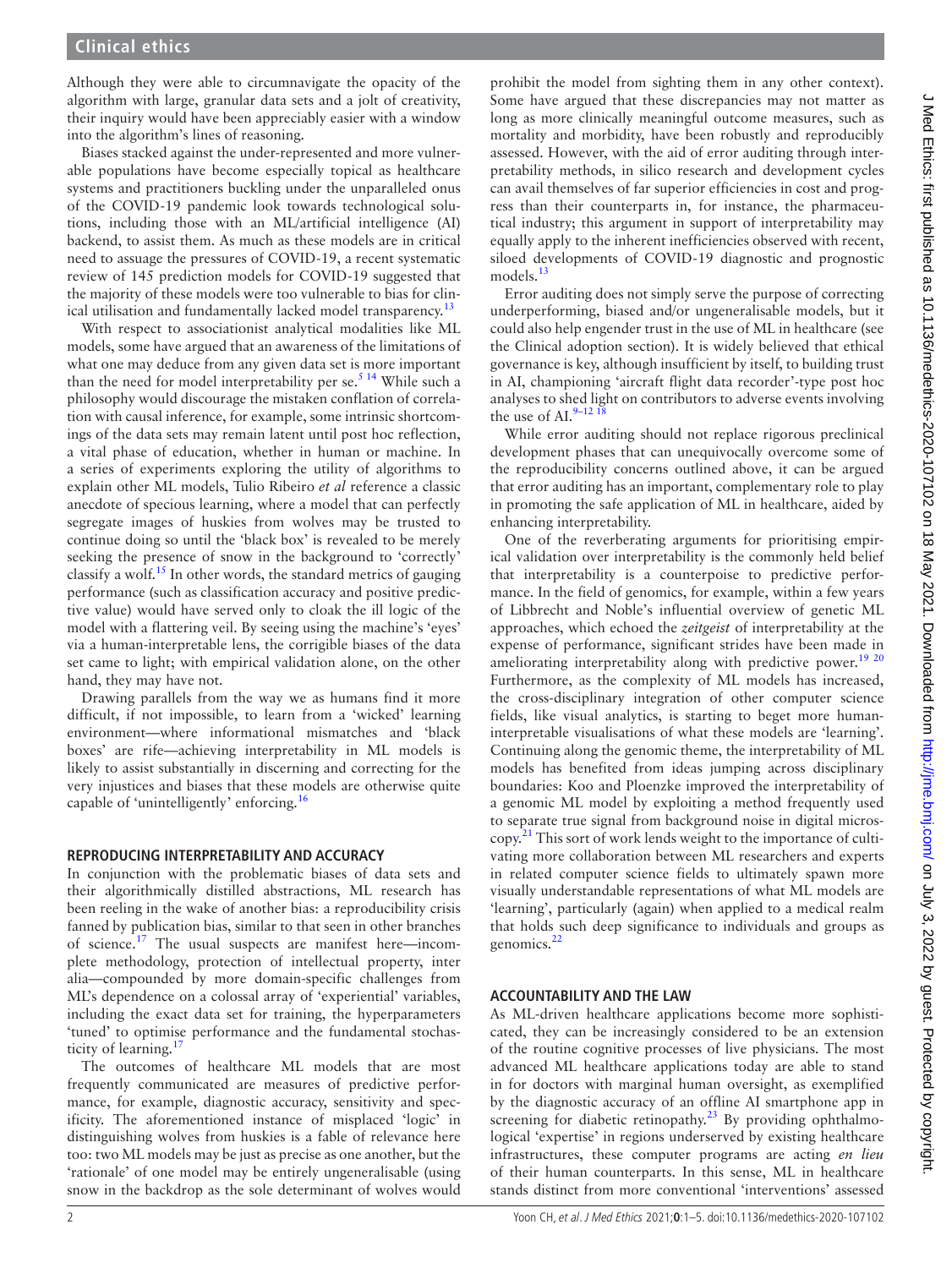in clinical trials, such as pharmacotherapy and medical devices, with ML models capable of decision-making themselves.

By outsourcing some of the decision-making to ML models, the question arises as to who is accountable if ML model failure results in an adverse event. In AI literature, this question has been exhaustively discussed, not least with regard to self-driving cars and autonomous drones. This debate has largely revolved around two categories of issues, which can be crudely described as human versus machine accountability and human versus human accountability. With regard to the former, the question that has been the focus of debate is whether a redistribution of accountability from humans to machines occurs as a result of advances in AI, with a subsequent reduction in 'meaningful' human accountability resulting in an 'accountability gap'.<sup>24</sup> On the other hand, the latter concerns the question of which human actors are accountable (and to what extent) for an adverse event involving AI when multiple human actors are involved, known as the 'problem of many hands'. $25$ 

When seeking to address the question of whether the pursuit of greater interpretability is key to progress in ML in healthcare, one might ask the question of whether interpretability impacts on these accountability debates. As a thought experiment, one might compare two scenarios in which an adverse patient event has occurred (eg, an ML model has misdiagnosed COVID-19 as a common cold, sending the patient home when in fact they required hospitalisation and ventilatory support) as a result of faulty ML 'reasoning' despite empirical validation (ML model found to be better than alternatives, and seen to be geographically generalisable from one area to another), with the only difference between the scenarios being the level of interpretability. Suppose that, in scenario 1, the ML model is completely uninterpretable to the attending physician and, in scenario 2, the ML model is fully interpretable and the ML 'reasoning' is fully understood by the attending physician. One could then ask the question of whether the distinction between scenario 1 and scenario 2 (level of interpretability) impacts the degree to which the attending physician is accountable for the adverse patient event. One response could be that in scenario 2 the attending physician has full understanding of the illogic of the ML model, thus the decision to proceed with a problematic model despite empirical validation is at the very least risky. The physician is accountable for the adverse outcome, at least to some extent, and should receive a significant proportion of the blame relative to other actors (either human or non-human). In scenario 1, it could be argued that the proportion of responsibility would be different from that in scenario 2, as the physician did not know that the ML model's reasoning was problematic, in which case the other actors (model developers and empirical validators) may be relatively more accountable compared with those in scenario 2 (if accountability is understood as a zero-sum game). However, regardless of attribution of accountability, if an awareness of the illogic of the ML model in scenario 2 increases the responsibility of the attending physician for the adverse patient outcome, then it must be the case that the physician is relatively less accountable for the adverse patient outcome in scenario 1. If this is the case, with the degree of interpretability constituting the only difference between these two scenarios, one must surely conclude that interpretability of ML models is relevant to accountability.

The question that would then follow would be whether or not current medicolegal benchmarks for determining accountability of healthcare professionals in medical cases, such as the Bolam test, objective patient standard or subjective patient standard, are sufficiently sensitive to accommodate this distinction, or if the application of ML in healthcare behoves consideration of

novel or adapted standards that are sensitive to the ethical relevance of interpretability.<sup>26-29</sup>

A legal case from 2018 serves to portray existing accountability structures in regard to the clinical decision support (CDS) tool itself or the misuse thereof.<sup>30</sup> The case pertained to a young woman who approached her doctor to help her lose weight. Her doctor prescribed a CDS-recommended, yet nonetheless medically contraindicated, prescription of two weight loss medications, an action that cost the patient her life. In such a scenario, does liability rest with the CDS product and its developers, or is this medical malpractice? During the ensuing trial, a medical expert opined that the doctor should be held accountable for the deviation from the expected standard of care, namely the failure to act judiciously as a learned intermediary between the CDS product and the patient. However, a summary judgment was initially granted in favour of the prescribing doctor and the relevant software company, with the medical expert being deemed insufficiently versed in computer programming. In other words, the spotlight was on the software and not on its use (the trial's conclusion was eventually successfully appealed). Whether the program featured AI or not, the proprietary nature of the CDS program would have rendered the investigation of its function significantly more challenging, a characteristic that has become all too common in this industry, perhaps in the name of accelerating innovation. Indeed, in 2016, subsection 520(o)(1)E was added to the US 21st Century Cures Act, which was originally enacted to catalyse medical product development, thereby exempting a large swathe of CDS software (including ML models) from rigorous testing procedures associated with categorisation as a 'medical device', provided the software 'enables the health care professional to independently review the basis for each recom-mendation that the software presents'.<sup>[31](#page-4-2)</sup> It is not clear if independent review by healthcare professionals requires access to a full understanding of the inner workings of the model or if a partial understanding in some cases could be considered sufficient for independent review. However, it is clear from the amendment that the developers of the model face a reduction in scrutiny if the model is interpretable to the healthcare provider, suggestive of a shift in relative accountability for an adverse outcome from the model developer to the healthcare professional. The verdict of the aforementioned trial, for instance, has since been appealed for a similar repositioning of responsibility towards the healthcare professional as the learned intermediary, duty-bound to protect patients from potentially harmful products. However, if confusion about accountability underscores contemporary medicolegal cases like this one, the hypothetical deployment of autonomous AI-based software, sophisticated enough to be less 'decision support' and more the primary 'decision maker', will conjure many more questions than answers, blurring the existing boundaries between product liability and medical malpractice. For one, how the learned intermediary doctrine would apply in the case of an inherently uninterpretable ML model remains to be mooted.

## **CLINICAL ADOPTION**

Empirical validation alone will not necessarily translate into clinical application, for which a *sine qua non* is adoption by healthcare practitioners, a potentially fraught process for any novel technology lacking a homologous precedent. The process of trialling and implementing new drugs is so standardised and normalised in the medical profession that the paucity of expository mechanisms does not preclude their prescription. ML models are, by virtue of their nascency, very distant from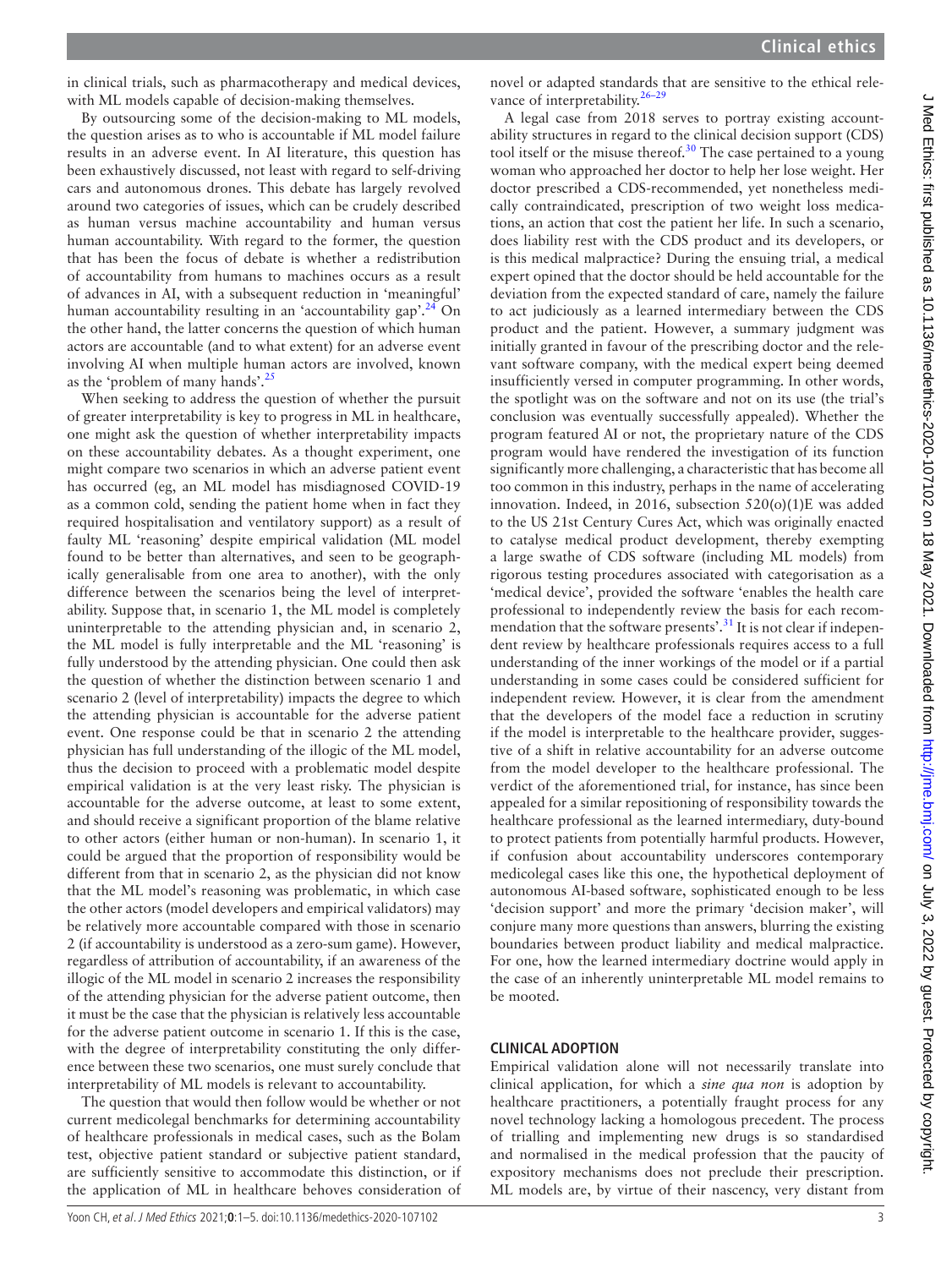## **Clinical ethics**

this position of interventional 'privilege', and for good reason: healthcare is a risk-based domain, where few things are certain, and where trust is a valuable commodity worth earning.

Many researchers of ML in healthcare argue that inextricably linked to the issue of trust is interpretability, a reflection of one of the cardinal responsibilities of medical practitioners: explanation. Explanation lies at the heart of transparency, multidisciplinary discussion, medical apprenticeship and, perhaps, most importantly of all, the patient–clinician dyad that drives lifealtering healthcare decisions.

Presently, randomised controlled trials (RCTs) are considered to be the acme of evidence-based medicine. Innumerable medical therapies in circulation today have been justified through such experiments with or without knowledge of their underlying biochemical or biophysical mechanisms. The semantics of 'causality' in the setting of RCTs can be misconstrued: indeed, why a certain treatment is being recommended is clearly different from why it works, or why a certain genetic variant may be associated with a particular diagnosis without established knowledge of its pathogenic role. While these minutiae are not mutually exclusive, it is the rationale for why a treatment is recommended that is most commonly integral to 'shared decision-making' between patients and their clinicians, offering support for London's thesis that empirical validation is of paramount importance.<sup>5</sup>

Yet in the case of ML in healthcare, there is reason to believe that if patients or their practitioners are unable to comprehend why an ML algorithm recommends a certain action, trust may never be established. Recent evidence from the medical arena corroborated the pertinence of case-specific explicability for procuring the trust of the physicians at the interface between their patients and the ML model's proposals; case-by-case rationales were deemed more trustworthy than high-level generalisations of the model's functionality, a finding that is congruous with the individually tailored care and explanations that are typical of patient–doctor dialogues. $32$ 

By enabling the users to detect biases and privacy violations, debug appropriately and audit the robustness of any given model's predictions, trust may be engendered through a more transparent feedback system, which does not need to elaborate on the inner workings of the ML model as much as communicating why certain conclusions or recommendations were drawn. Going forward, the degree of interpretability (hence clinical usability) seems likely to be as decisive as empirical validation in determining the reception and implementation of ML models in medicine.

## **CONCLUSIONS**

ML offers truly unprecedented diagnostic and prognostic opportunities as medicine endeavours to become more personalised and precise than ever before. In both the research and eventual clinical deployment of ML in healthcare, there are multiple ethical and judicial precedents that would be better served if the growing body of 'empirical validation' studies were to prioritise, publish and share interpretable ML models. By emphasising interpretability alongside context-specific empirical validation, we may maximise our chances of rectifying deeply entrenched racially and socioeconomically derived health inequities, and earn the trust of those who may benefit the most; but if we are to achieve this, interpretability cannot remain second fiddle to empirical justification.

**Twitter** Naomi Scheinerman [@NScheinerman](https://twitter.com/NScheinerman)

**Contributors** CHY conceptualised and wrote the majority of the article. RT and NS contributed significant arguments and shaped multiple drafts of the work.

**Funding** This research was funded in part by the Wellcome Trust (grant number 102176/B/13/Z); T32 postdoctoral training grant from the National Human Genome Research Institute to the University of Pennsylvania (T32HG009496).

**Competing interests** None declared.

**Patient consent for publication** Not required.

**Provenance and peer review** Not commissioned: externally peer reviewed.

**Data availability statement** There are no data in this work.

**Open access** This is an open access article distributed in accordance with the Creative Commons Attribution 4.0 Unported (CC BY 4.0) license, which permits others to copy, redistribute, remix, transform and build upon this work for any purpose, provided the original work is properly cited, a link to the licence is given, and indication of whether changes were made. See: [https://creativecommons.org/](https://creativecommons.org/licenses/by/4.0/) [licenses/by/4.0/.](https://creativecommons.org/licenses/by/4.0/)

#### **ORCID iD**

Chang Ho Yoon <http://orcid.org/0000-0003-1356-0392>

## **REFERENCES**

- <span id="page-3-1"></span><span id="page-3-0"></span>Schwab K. The fourth industrial revolution. New York: Crown Publishing Group, 2017. Sutton RT, Pincock D, Baumgart DC, et al. An overview of clinical decision support
- <span id="page-3-2"></span>systems: benefits, risks, and strategies for success. [NPJ Digit Med](http://dx.doi.org/10.1038/s41746-020-0221-y) 2020;3(1). 3 Rajalakshmi R. The impact of artificial intelligence in screening for diabetic
- retinopathy in India.  $Eye 2020;34(3):420-1$  $Eye 2020;34(3):420-1$ . 4 Esteva A, Kuprel B, Novoa RA, et al. Dermatologist-level classification of skin cancer with deep neural networks. [Nature](http://dx.doi.org/10.1038/nature21056) 2017;542(7639):115-8.
- <span id="page-3-3"></span>5 London AJArtificial intelligence and black-box medical decisions: accuracy versus Explainability. [Hastings Cent Rep](http://dx.doi.org/10.1002/hast.973) 2019;49(1):15–21.
- <span id="page-3-4"></span>6 Varshney KR, Alemzadeh H. On the safety of machine learning: Cyber-Physical systems, decision sciences, and data products. [Big Data](http://dx.doi.org/10.1089/big.2016.0051) 2017;5(3):246-55.
- 7 Završnik A. Algorithmic justice: algorithms and big data in criminal justice settings. [Eur](http://dx.doi.org/10.1177/1477370819876762) [J Criminol](http://dx.doi.org/10.1177/1477370819876762): 1(35).
- <span id="page-3-6"></span>8 Obermeyer Z, Powers B, Vogeli C, et al. Dissecting racial bias in an algorithm used to manage the health of populations. [Science](http://dx.doi.org/10.1126/science.aax2342) 2019;366(6464):447-53.
- <span id="page-3-5"></span>Leslie D. Tackling COVID-19 through responsible AI innovation: five steps in the right direction. Harvard Data Science Review 2020.
- 10 Leslie D. Understanding artificial intelligence ethics and safety: a guide for the responsible design and implementation of AI systems in the public sector. The Alan Turing Institute 2019.
- 11 Nundy S, Montgomery T, Wachter RM. Promoting trust between patients and physicians in the era of artificial intelligence. [JAMA](http://dx.doi.org/10.1001/jama.2018.20563) 2019;322(6):497–8.
- 12 Shortliffe EH, Sepúlveda MJ. Clinical decision support in the era of artificial intelligence. [JAMA](http://dx.doi.org/10.1001/jama.2018.17163) 2018;320(21):2199–200.
- <span id="page-3-7"></span>13 Wynants L, Van Calster B, Collins GS, et al. Prediction models for diagnosis and prognosis of covid-19 infection: systematic review and critical appraisal. [BMJ](http://dx.doi.org/10.1136/bmj.m1328) 2020;369:m1328.
- 14 Rudin C. Stop explaining black box machine learning models for high stakes decisions and use interpretable models instead. [Nature Machine Intelligence](http://dx.doi.org/10.1038/s42256-019-0048-x) 2019;1(5):206–15.
- <span id="page-3-8"></span>15 Tulio Ribeiro M, Singh S, Guestrin C. Why Should I Trust You?": Explaining the Predictions of Any Classifier. arXiv e-prints 2016 [https://ui.adsabs.harvard.edu/abs/](https://ui.adsabs.harvard.edu/abs/2016arXiv160204938T) [2016arXiv160204938T](https://ui.adsabs.harvard.edu/abs/2016arXiv160204938T)
- <span id="page-3-9"></span>16 Hogarth RM, Lejarraga T, Soyer E. The two settings of kind and Wicked learning environments. [Curr Dir Psychol Sci](http://dx.doi.org/10.1177/0963721415591878) 2015;24(5):379-85.
- <span id="page-3-10"></span>17 Hutson M. Artificial intelligence faces reproducibility crisis. [Science](http://dx.doi.org/10.1126/science.359.6377.725) 2018;359(6377):725–6.
- 18 Winfield AFT, Jirotka M. Ethical governance is essential to building trust in robotics and artificial intelligence systems. [Philos Trans A Math Phys Eng Sci](http://dx.doi.org/10.1098/rsta.2018.0085) 2018;376(2133).
- <span id="page-3-11"></span>19 Libbrecht MW, Noble WS. Machine learning applications in genetics and genomics. [Nat Rev Genet](http://dx.doi.org/10.1038/nrg3920) 2015;16(6):321–32.
- 20 Koo PK, Eddy SR. Representation learning of genomic sequence motifs with convolutional neural networks. [PLoS Comput Biol](http://dx.doi.org/10.1371/journal.pcbi.1007560) 2019;15(12):e1007560.
- <span id="page-3-12"></span>21 Koo PK, Ploenzke M. Improving representations of genomic sequence motifs in convolutional networks with exponential activations. [Nature Machine Intelligence](http://dx.doi.org/10.1038/s42256-020-00291-x) 2021;3:258–66.
- <span id="page-3-13"></span>22 Stiglic G, Kocbek P, Fijacko N, et al. Interpretability of machine learning-based prediction models in healthcare. [WIREs Data Mining and Knowledge Discovery](http://dx.doi.org/10.1002/widm.1379) 2020;10(5):e1379.
- <span id="page-3-14"></span>23 Natarajan S, Jain A, Krishnan R, et al. Diagnostic accuracy of community-based diabetic retinopathy screening with an Offline artificial intelligence system on a smartphone. [JAMA Ophthalmol](http://dx.doi.org/10.1001/jamaophthalmol.2019.2923) 2019. doi:10.1001/jamaophthalmol.2019.2923. [Epub ahead of print: 08 Aug 2019].
- <span id="page-3-15"></span>24 Matthias A. The responsibility gap: Ascribing responsibility for the actions of learning automata. [Ethics Inf Technol](http://dx.doi.org/10.1007/s10676-004-3422-1) 2004;6(3):175–83.
- <span id="page-3-16"></span>25 Nissenbaum H. Accountability in a computerized Society. [Sci Eng Ethics](http://dx.doi.org/10.1007/BF02639315) 1996;2(1):25–42.